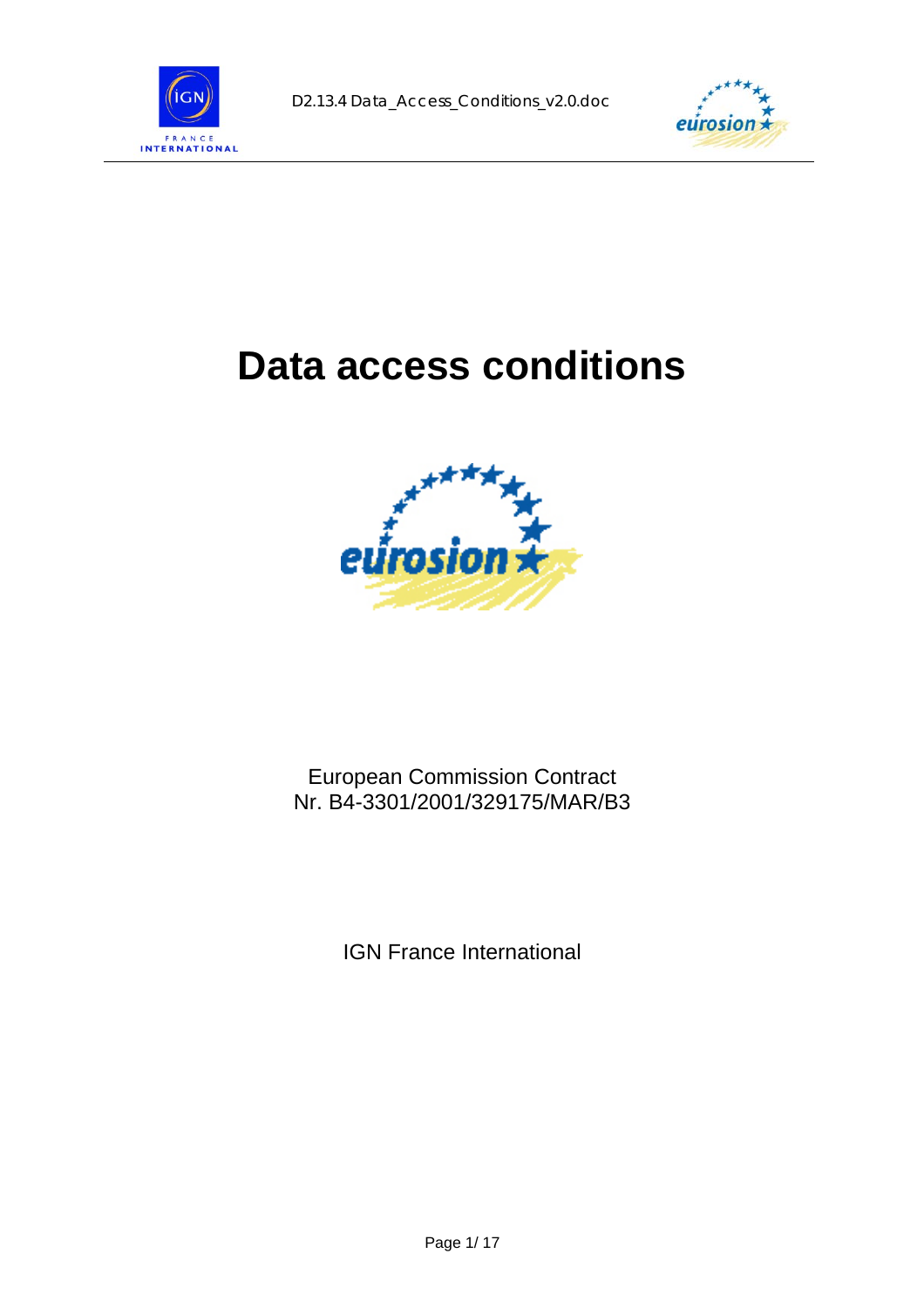



# **TABLE OF CONTENTS**

| A.             |  |
|----------------|--|
| $A.1$ .        |  |
| A.2.           |  |
| A.3.           |  |
| A.4.           |  |
| A.5.           |  |
| A.6.           |  |
| A.7.           |  |
| A.8.           |  |
| B.             |  |
| $B.1$ .        |  |
| B.2.           |  |
| <b>B.3.</b>    |  |
| $\mathbf{C}$ . |  |
| C <sub>1</sub> |  |
| C.2.           |  |
| D.             |  |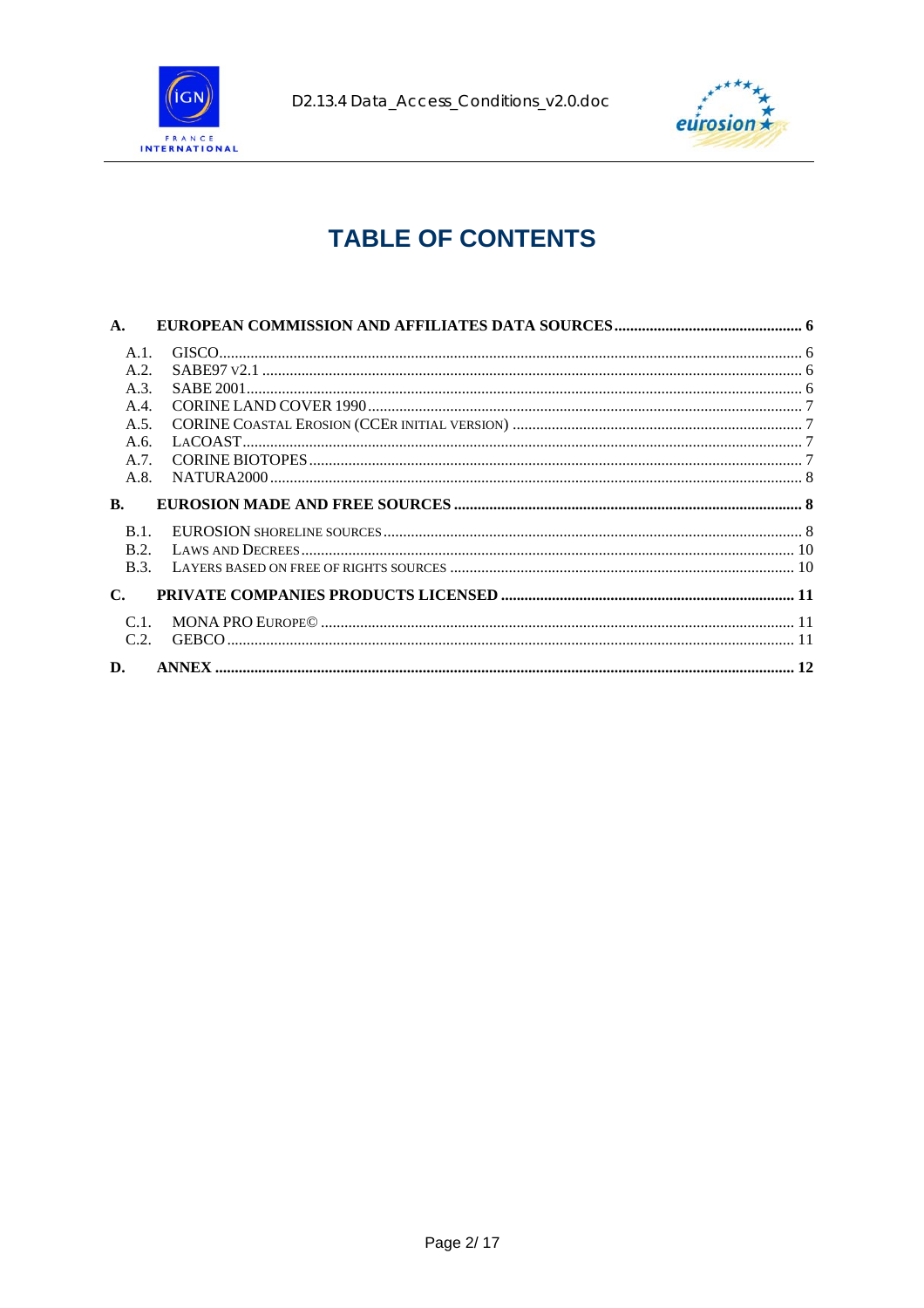



# *FOREWORD*

The preparation of this report has been undertaken as part of Work Package 2 "EUROPEAN LEVEL DATABASE DESIGN AND IMPLEMENTATION" of EUROSION, a project contracted by the European Commission to a consortium led by the Dutch National Institute for Coast and Sea (RIKZ), for the period 2002 – 2004.

The following people have contributed to the  $2^{nd}$  Draft version of the document.

*Hervé PICHON (Work Package 2 leader, IGN FI Project Responsible, Paris)*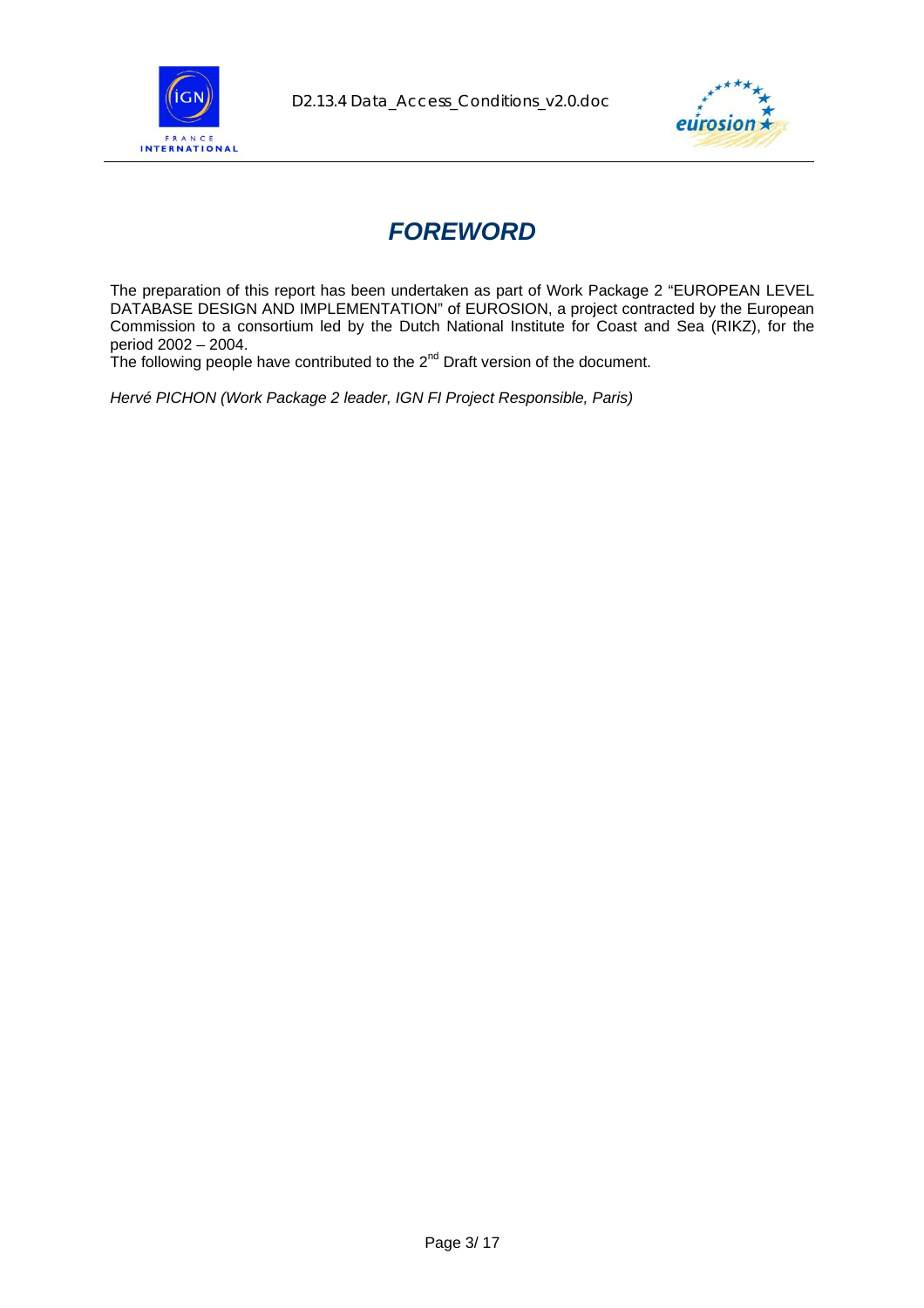



## **INTRODUCTION**

This document aims at informing EUROSION database user of the current conditions for access, use and dissemination inside and outside the European Commission. Effectively layers currently part of the EUROSION database were integrated using various data sources assuming either restrictions or licensing conditions that are referred to or summarized in this document.

For a clear understanding a table is drawn showing the data sources used for each EUROSION layer. Then source by source the conditions of access, use and dissemination are detailed. For that, data sources have been sorted by categories:

- European Commission, DG Environment and affiliates grouping own EC/DGEnv data integrated (e.g. GISCO layers), already licensed and/or EC funded project or product (e.g. SABE)
- EUROSION made sources and other free sources;
- Private companies products negotiated and licensed.

Reference Documents available at available at

**SABE User Guide v2.1** No more available online

*Quick Start to EUROSION database* http://www.eurosion.org/reports-online/reports.html **D2.1.1 Inventory Report** http://www.eurosion.org/reports-online/reports.html

*SABE 2001 User Guide* http://www.eurogeographics.org/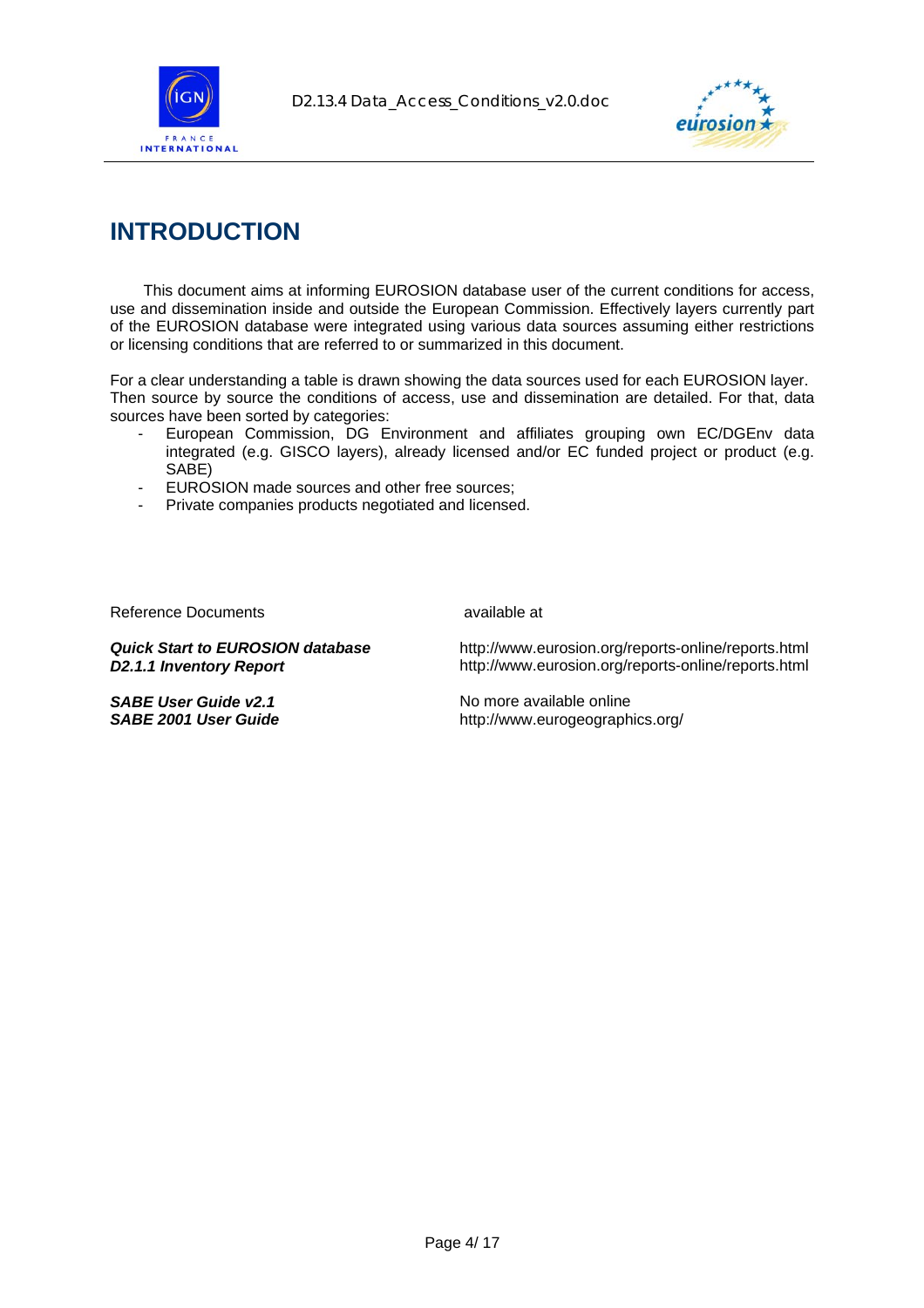



### *INITIAL DATA SOURCES LIST*

Based on the Inventory Report, the following datasets were found useful to be integrated to the EUROSION database. According to data provider data policy licenses have been granted temporarily for IGN France International on behalf of the EUROSION Consortium and for the duration of the EUROSION project keeping Eurostat as the final licensee (in place of the European Commission DGEnvironment) upon request from the EUROSION consortium member in charge of gathering the data.

| <b>EUROSION Layer Name</b>              | <b>Data Source Name</b>       | <b>Data Provider</b>            |
|-----------------------------------------|-------------------------------|---------------------------------|
| <b>Administrative Boundaries</b>        |                               |                                 |
| <b>Terrestrial Boundaries</b>           | <b>SABE</b>                   | Eurogeographics                 |
| <b>Maritime Boundaries</b>              | <b>UNCLOS</b> texts           | United<br>Nations,              |
|                                         |                               | <b>EUROSION</b>                 |
| <b>Shoreline</b>                        | CCEr, SABE*, WVS, GISCO*      | various                         |
| <b>Bathymetry</b>                       | <b>GEBCO</b>                  | <b>BODC</b>                     |
| <b>Elevation</b>                        |                               |                                 |
| <b>DTM</b>                              | <b>MONA PRO Europe©</b>       | Geosys Data France              |
| <b>Altimetric 5m Contour Lin</b>        | none                          | <b>IGN France International</b> |
| es                                      |                               |                                 |
| Geomorphology,<br>Geology<br>and        | <b>CORINE Coastal Erosion</b> | EEA, EUROSION                   |
| <b>Erosion Trends.</b>                  |                               |                                 |
| <b>Hydrodynamics and sea level rise</b> |                               | <b>EUROSION</b>                 |
| Hydrography                             | <b>GISCO</b>                  | EC - Eurostat                   |
| <b>Infrastructure</b>                   | <b>GISCO</b>                  | EC - Eurostat                   |
| <b>Sediments Discharges</b>             | none                          | <b>EUROSION</b>                 |
| <b>Land Cover</b>                       | <b>CLC1990</b>                | <b>EEA</b>                      |
| Land Cover changes since 1975           |                               |                                 |
| LC Changes for EU (1990)                | LaCoast v0.1                  | <b>JRC</b>                      |
| <b>LC Changes for CEEC</b>              | none                          | <b>EUROSION</b>                 |
| <b>Laws and decrees</b>                 | none                          | <b>EUROSION</b>                 |
| <b>Naturally designated area</b>        | Natura2000                    | <b>DGEnv</b>                    |
|                                         | <b>CORINE Biotopes</b>        | EEA                             |
|                                         |                               |                                 |

Access, use and dissemination data sets sources have been sorted into three main categories:

- Data sets provided by organisms depending of or in close relation to the European Commission or the Directorate General of Environment, through official agreements or subcontracting licensing facilities or EC funded projects.
- Data sets from various free sources which were modified, extended, updated or produced within the scope of the EUROSION contract of service - by EUROSION consortium members or subcontractors - for which rights of use and dissemination suffer no restriction and are not conceeded by any license inside the European Commission DG Environment.
- Data sets purchased from private or public companies for which negotiated license of use and specific dissemination conditions were conceeded.

 \* SABE geometry has been used first to make adjustment of CORINE Coastal Erosion (CCEr) and finally to readjust the final CORINE Erosion Layer (CEL - completed and extended within EUROSION) on the geometry of SABE2001. Thus the EUROSION Shoreline accuracy better fits with quality conditions. GISCO shoreline was used as initial attempt but was locally replaced during CEL realization.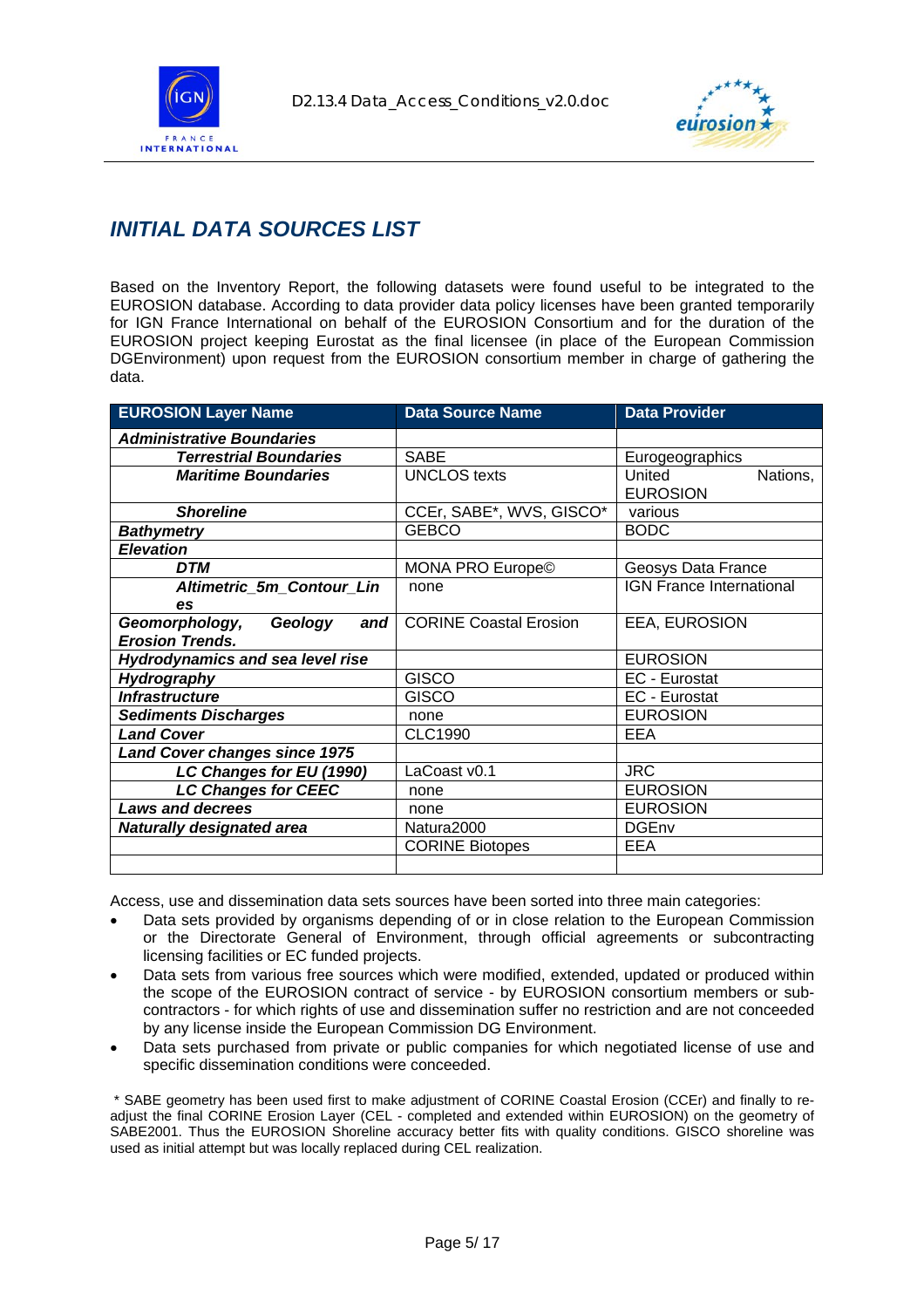<span id="page-5-0"></span>



### **A. EUROPEAN COMMISSION AND AFFILIATES DATA SOURCES**

This chapter lists the original datasets sources provided by organisms belonging to or in close relation to the European Commission or the Directorate General of Environment, through official agreements or subcontracting licensing facilities or EC funded projects.

### **A.1. GISCO**

The GIS for the Commission is a service developed and maintained by Eurostat and thus fully dedicated to EC/DGEnv internal use. For the integration or use of EUROSION layers *Hydrography*, *Infrastructure*, *Shoreline* (as a basis), *Sediments Fluxes* (GISCO Watersheds, Water Pattern layers), IGN France International on behalf of the EUROSION Consortium was lent the data by signing and returning an agreement form to Eurostat.

| GISCO data           | European Commission (EC) | Outside the EC        |
|----------------------|--------------------------|-----------------------|
| Access               | Free                     | <b>Agreement Form</b> |
| <b>Dissemination</b> | Free                     | Excluded              |

### **A.2. SABE97 v2.1**

Seamless Administrative Boundaries of Europe (SABE) version 2.1 (1997) is distributed by Eurogeographics. SABE is derived from cartographic data provided by the national mapping agencies. Eurostat is able to diffuse this product for the reason that the product is submissionned by the European Commission.

SABE v2.1 was used by EUROSION for the layers *Terrestrial Administrative Boundaries*, *Laws and Decrees* and *Shoreline* (for readjustment).

IGN France International on behalf of the EUROSION Consortium was lent the data by signing and returning an agreement form to Eurostat. More detailed informations on copyrights for SABE 97 v2.1 are given in EUROSION deliverable *D2.5.1 SABE Licence v2.0.* The European Commission also benefits of an specific agreement for accessing and use of SABE version and pre-versions.

SABE data are copyright of EuroGeographics and the contributing national mapping agencies. As standard, SABE data may be used for internal business use only. It may not be used for Internet applications unless this has been explicitly agreed within a schedule addition to the licence. The licence agreement specifies the number of concurrent users which may use the data.

Additionally any printed output which is based on SABE data must bear an appropriate copyright acknowledgement notified in *SABE User Guide v2.1* annex C.

| SABE data     | <b>European Commission</b>                | Outside the EC                              |
|---------------|-------------------------------------------|---------------------------------------------|
| Access        | Already Licensed by the EC                | License                                     |
| Dissemination | of<br>Conditionned by<br>terms<br>license | the Conditionned by terms of the<br>license |

#### **A.3. SABE 2001**

Eurogeographics edited a new updated version for SABE entitled *SABE 2001*, using the same data base structure and attributes. IGN France International on behalf of the EUROSION Consortium was lent the data by signing and returning an evaluation agreement form to Eurostat.

This updated version of SABE made it possible to update *Terrestrial Administrative Boundaries*  and *Laws and Decrees* EUROSION layers within the same copyrights and dissemination conditions than the previous SABE version (*cf. SABE 2001 User Guide* annex C for more details)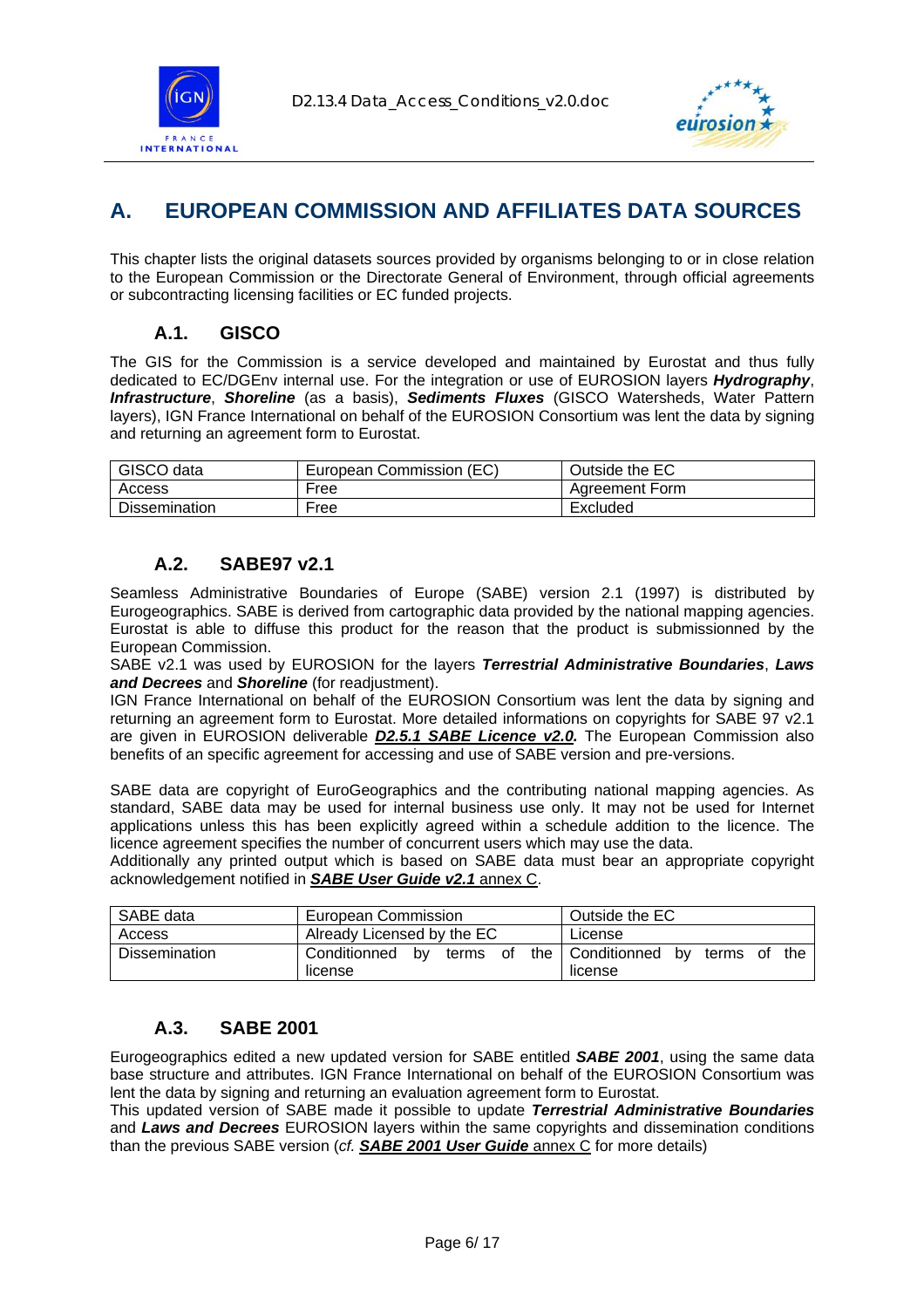<span id="page-6-0"></span>



### **A.4. CORINE LAND COVER 1990**

CORINE LAND COVER 1990 in its vector version is not available on line and requires the agreement of the European Environmental Agency. For the duration of the project, the ETC/TE (consortium acting for the EEA) has provided to the EUROSION Consortium CLC90 official version 12/2000 in vector format with the Official Agreement of the CLC90 Project Team Leader Christiaan Steenmans. All complementary informations on copyrights are noticed in the EUROSION Deliverable named *D2.9.1 CORINE LAND COVER 90 Data Access.*

| CLC90 data           | European Commission                          | Outside the EC                                                                                                                   |
|----------------------|----------------------------------------------|----------------------------------------------------------------------------------------------------------------------------------|
| Access               | Existing agreements with EEA                 | Upon request to the EEA                                                                                                          |
| <b>Dissemination</b> | Conditionned<br>by terms of the<br>agreement | <b>No</b><br>EEA<br>policy.<br>Data<br>dissemination of vector<br>data<br>without prior authorization from<br>the EEA authority. |

### **A.5. CORINE Coastal Erosion (CCEr initial version)**

CORINE Coastal Erosion (in its version from 1990) was produced by BRGM and is available online through EEA web site. Consequent geometric correction, coastline extension and attributes updates led to brand new *Coastal Erosion Layer (Geomorphology, Geology and Erosion Trends layer)*.

| CCEr data            | European Commission | Outside the EC  |
|----------------------|---------------------|-----------------|
| Access               | Free                | Free            |
| <b>Dissemination</b> | Free                | EEA Data policy |

### **A.6. LaCOAST**

LaCOAST database created by the JRC in 1997 was aiming at mapping the changes of land cover from 1975 to 1990. The coverage of this database remains the European Union of 1990. The LaCOAST initiative led to the publication of numerous studies and statistics as well as the LaCOAST Atlas. To get this database on CORINE Land Cover changes since 1975, the authorization has to be requested to the Joint Research Center (JRC). Although EUROSION consortium went in Ispra and committed on the provision of the data, only a non-official version has been provided and thus integrated to the EUROSION database. This temporary license was granted to IGN France International and no dissemination is allowed for the LaCOAST v0.1 database.

| LaCOAST data         | European Commission | Outside the EC |
|----------------------|---------------------|----------------|
| Access               | Free                | none           |
| <b>Dissemination</b> | Free                | none           |

### **A.7. CORINE BIOTOPES**

CORINE Biotopes is an applicative database derived from CORINE Land Cover spirit. It an be downloaded from EEA web site. Rather old this data set constitutes a real basis to Natura2000 actual initiative. Without any authorization this geocoded dataset was integrated to EUROSION database with the aim of producing a proxy for a sensitivity indicator on "high ecological value area".

| <b>CORINE Biotopes data</b> | European Commission | Outside the EC |
|-----------------------------|---------------------|----------------|
| Access                      | Free                | Free           |
| <b>Dissemination</b>        | Free                | Free           |
|                             |                     |                |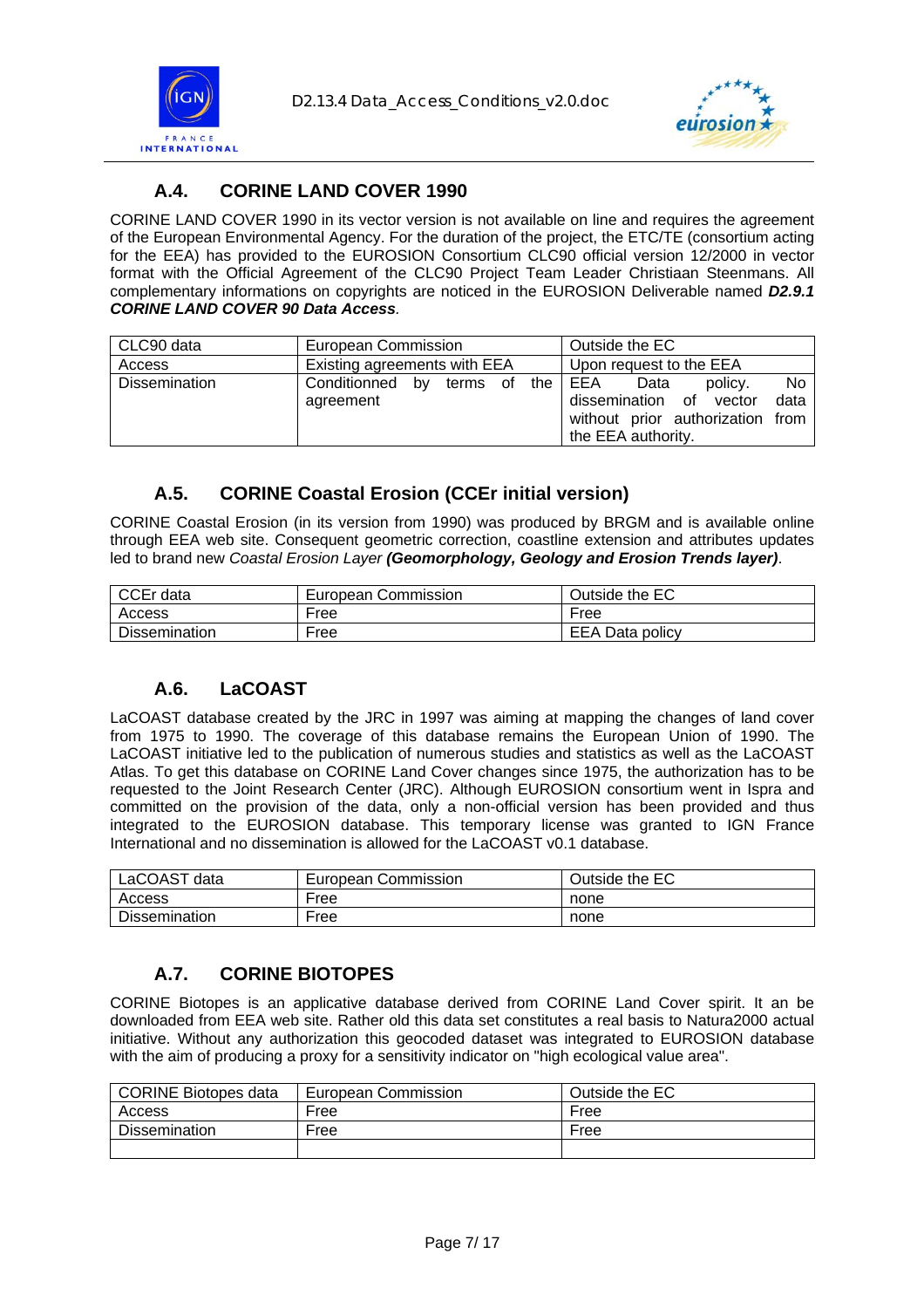<span id="page-7-0"></span>



### **A.8. NATURA2000**

Natura2000 is a currently under development database. Macaronesian Islands are the only validated example integrated into the EUROSION database which is structurally ready to accept future datasets from the same source. This validated sample has been provided with consent of DGEnvironment.

| Natura2000 data      | European Commission         | Outside the EC       |
|----------------------|-----------------------------|----------------------|
| Access               | Free                        | EC/DGEnv Data policy |
| <b>Dissemination</b> | <b>EC/DGEnv Data policy</b> | EC/DGEnv Data policy |
|                      |                             |                      |

### **B. EUROSION MADE AND FREE SOURCES**

This chapter details the datasets sources (mainly free resources) that were updated, extended or produced EUROSION layers, and for which use and dissemination suffer no restriction nor licensing inside the European Commission DG Environment. EUROSION own sources made available for the project suffer no restriction for access nor use within the European Commission and shall be subject to EC/DGEnv data dissemination policy for external user.

### **B.1. EUROSION shoreline sources**

The EUROSION shoreline has been built from the original CORINE Coastal Erosion database available on the EEA DataService web site. A first polynomial adjustment on SABE97 v2.1 geometry has been performed by the ETC/TE (Barcelona) and delivered to IGN France International. To this "EU 15 covered" shoreline has been added then a new shoreline coming out of three available datasets:

- **SABE SCOLE** (nominal corresponding scale of 1:100,000) extracted from SABE97 v2.1 on several countries:
	- o **Partly, to complete CCEr :** Great Britain and North Ireland, Ireland, The Nederlands
	- o **Fully:** East-Germany, Poland, Sweden, Finland (plus Norway and Croatia to get seamless shorelines out of Terms of Reference (ToR) comprised countries)
- **World Vector Shoreline**, free of rights US data sources, within nominal scale of 1:250,000). Countries covered: Estonia, Latvia, Lithuania, Bulgaria, Romania, Malta, Cyprus, many greek islands including Crete (plus other islands such as Jersey, Guernsey, …; Russia, Albania and Ukraine for seamless shorelines)
- **GISCO Coastline Layer**: at the nomical scale of 1:1 Million, have been extracted shorelines for Slovenia, Azores islands, Guadeloupe and French Guiana (plus Faroe islands, Isle of Man for exhaustivity even if out of ToR)

Those extractions and the resulting "EUROSION Coastline" has been built as an input for *Geological, Geomorphological and Erosion Trends* layer, database updated and extended under the responsibility of BRGM. A first assessment was produced which led to geometrical observations, quantifications, and sometimes improvements of this coastline, in term of exhaustivity not accuracy.

All along the WP2.6 process, BRGM and its partners tried to improve the shoreline delivered by IGN France International, according to the accuracy needed by their thematic work so as to provide the final graphical EUROSION Coastline linked to their brand new CEL database (CEL = Coastal Erosion Layer) to be integrated in the EUROSION database.

**As a consequence, the initial shoreline components have been used as a shoreline basis, and geometrically improved, documented and adjusted. Therefore the whole derived product is constituting a EUROSION resulting deliverable.**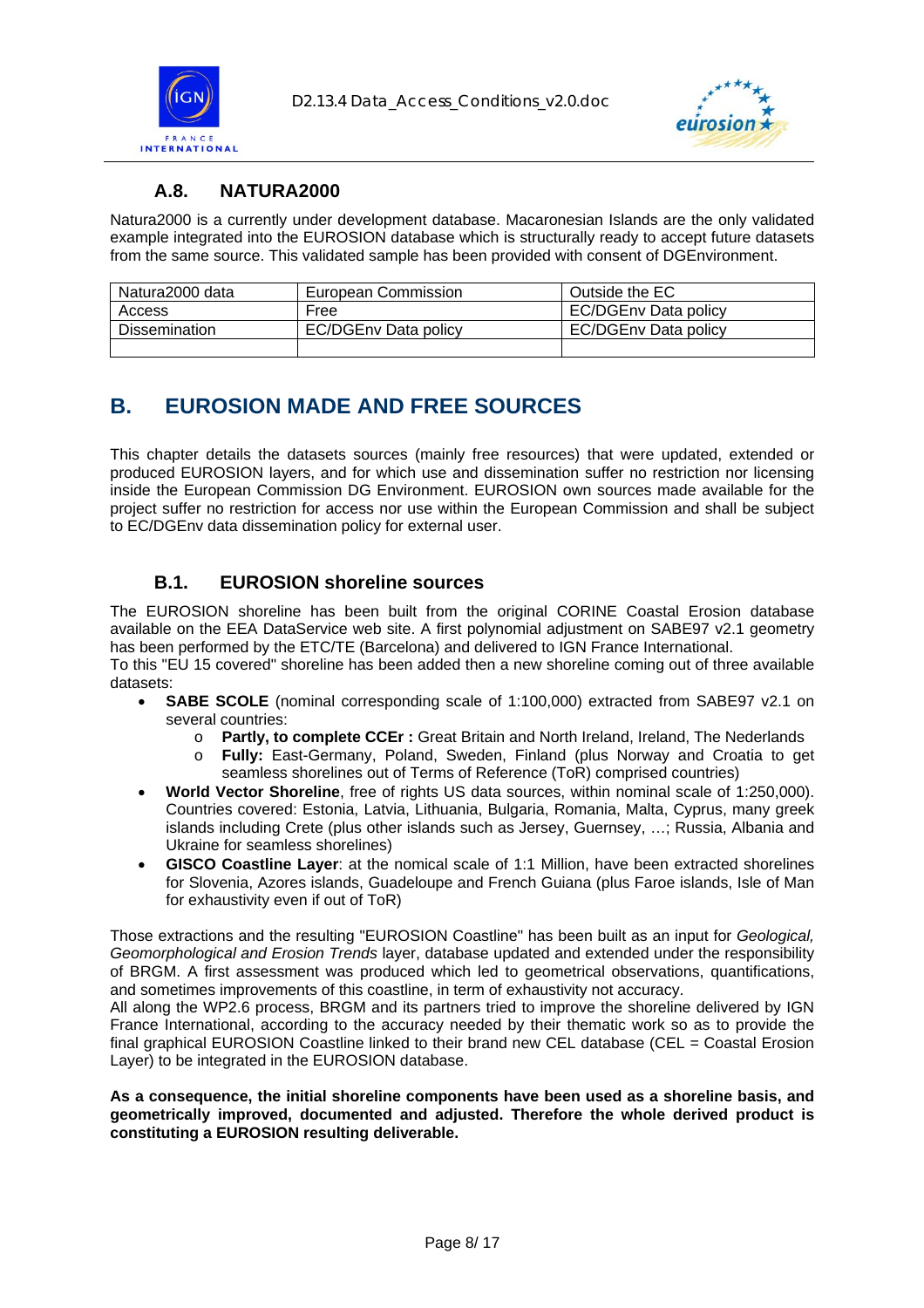





Initial shoreline creation process prior to CEL production

Summarizing *Initial Access and Use permissions on shoreline components:* 

| Access and use         | European Commission        | Outside the EC     |
|------------------------|----------------------------|--------------------|
| <b>CCEr</b>            | Free                       | Free               |
| SABE 97 SCOLE          | Already Licensed by the EC | Subject to license |
| <b>GISCO Coastline</b> | Free                       | Agreement Form     |
| WVS data               | Free                       | Free               |
|                        |                            |                    |

Summarizing **Initial Dissemination aspects:** 

| <b>Dissemination</b>   | European Commission                                                                                              | Outside the EC         |
|------------------------|------------------------------------------------------------------------------------------------------------------|------------------------|
| <b>CCEr</b>            | Free                                                                                                             | <b>EEA Data policy</b> |
| SABE 97 SCOLE          | Conditionned by terms of the Conditionned by terms of the<br>license with Eurogeographics $-$<br>should be free. | license                |
| <b>GISCO Coastline</b> | Free                                                                                                             | Excluded               |
| WVS data               | Free                                                                                                             | Free                   |
|                        |                                                                                                                  |                        |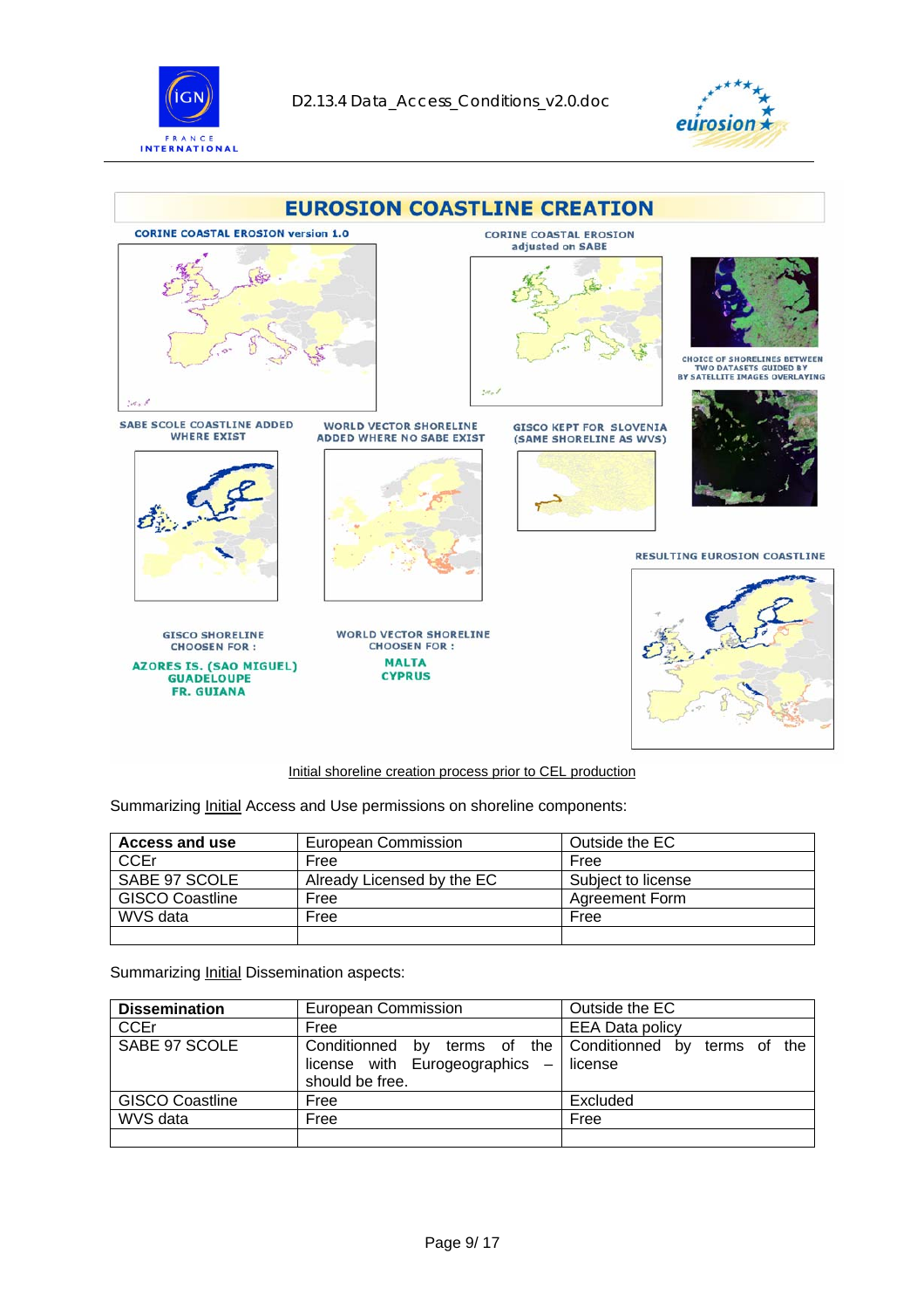<span id="page-9-0"></span>



Assuming that the EUROSION Shoreline results of the harmonization of various shorelines using geometric manipulations (adjustements, extractions, attributes documentations) the EUROSION shoreline became a free of right official EUROSION deliverable, and the EUROSION Consortium is recommend this deliverable to be subject to EC/DGEnv data dissemination policy for external diffusion.

### **B.2. Laws and Decrees**

Regulatory texts were gathered thanks to a study on environmental european, national and regional internet and bibliographic search. For the geocoding of texts, SABE97 core structure has been used. Consequently access and dissemination conditions are the same than SABE97.



Overview of the Laws and Decrees data set structure and links with SABE

### **B.3. Layers based on free of rights sources**

Following layers are the results of manipulations (modelization, image interpretation, land cover production, extrapolations..) gathering numerous free or negotiated sources:

- *Administrative Maritime Boundaries* (United Nations Law of the Sea texts available
- *Sediments Discharges* (ELDRED private database outputs and models)
- *Hydrodynamics and Sea Level Rise* (SAR, Topex/Poseidon data, PSMSL Tide-gauges measurements…)
- **Land Cover changes for CEEC** (satellites images, ancillary data, Ground control points...)
- *Altimetric 5m Contour Lines* (National DTMs and interpolated contour line)

The results as such are of free access, use and dissemination.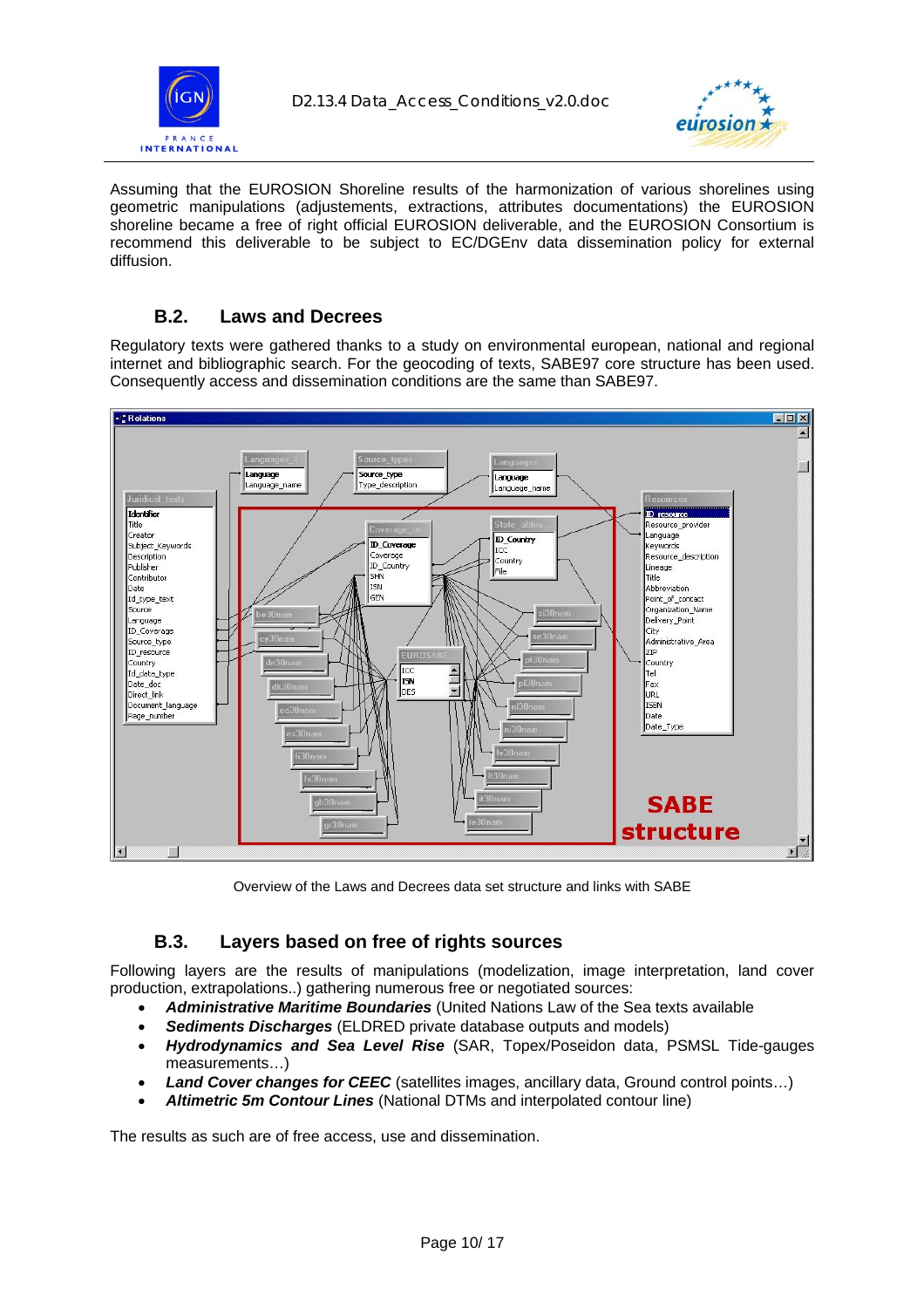<span id="page-10-0"></span>



### **C. PRIVATE COMPANIES PRODUCTS LICENSED**

This chapter details the data sets purchased from private or public companies for which negotiated license of use and specific dissemination conditions were conceeded.

### **C.1. MONA PRO Europe©**

As part of the EUROSION *Elevation* layer, the MONA PRO Europe© Digital Terrain Model constitutes the widest pan-european DTM available corresponding to the desired scale. As for data access and use the "agency" license limited the data set local deposit to three workstations was negotiated by the EUROSION Consortium to "local network license" (without majoration of price) meaning that the data can effectively be located on a dedicated server by the entity hosting the data. As it was adopted that Eurostat should host the database and as the majoration to multiple server at different geographic locations doubled the licensing costs (!), the most convenent compromise was negotiated.

Use is allowed within the same entity or organism (European Commission for instance). Deriving products is allowed too. Each output or product including MONA Pro Europe© DTM, the whole or partly, shall mention its provenance by the text: "**© Geosys France**"

Selling or lending the data is not allowed without prior request and consent from Geosys Data France. Dissemination is therefore not allowed outside the European Commission.

#### **C.2. GEBCO**

The GEneral Bathymetric Chart of the Oceans Digital Atlas is published by the British Oceanographic Data Centre. As a first evaluation the EUROSION Consortium used the GEBCO 97 database. During the project timeframe the Centenary version (2001) rose up so as the consortium acquired this brand new license on behalf of the European Commission.

Access conditions are subject to purchasing the GEBCO Digital Atlas (GDA) software that allowed the extraction of the European data part included in EUROSION database.

Terms of use, display, extraction, reproduction and added-value product creation are subject to strict clauses presented as such in *[ANNEX \(CHAPTER D\)](#page-11-0).*

In line with A.3.6 item, the EUROSION consortium informs the EC/DGEnvironment that the "*Data from the GEBCO Digital Atlas are not to be used for navigation or for any other purpose relating to safety at sea. The IHO, IOC, NERC and BODC are not able to warrant the accuracy of the data and accept no responsibility whatsoever for determining the fitness of the data for their intended use or for any consequential loss, damage or expense arising from such use. Users should be aware that most areas of the world's oceans have not been fully surveyed and that the GEBCO bathymetry is an interpretation based on random tracklines of data from many sources. The quality and coverage of data from these sources is highly variable*".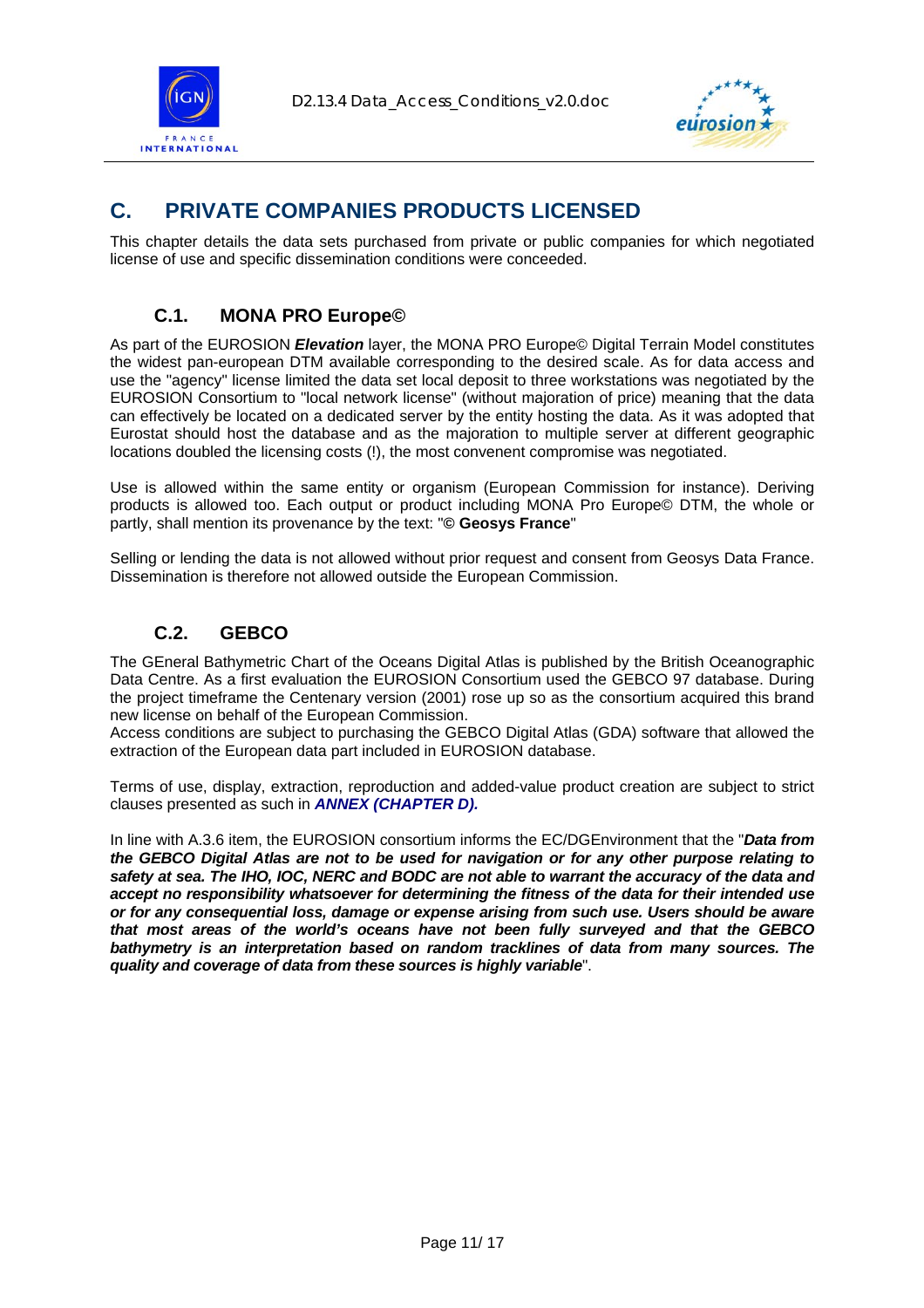<span id="page-11-0"></span>



### **D. ANNEX**

The following annex shows the License agreement signed for GEBCO Digital Atlas by the Consortium.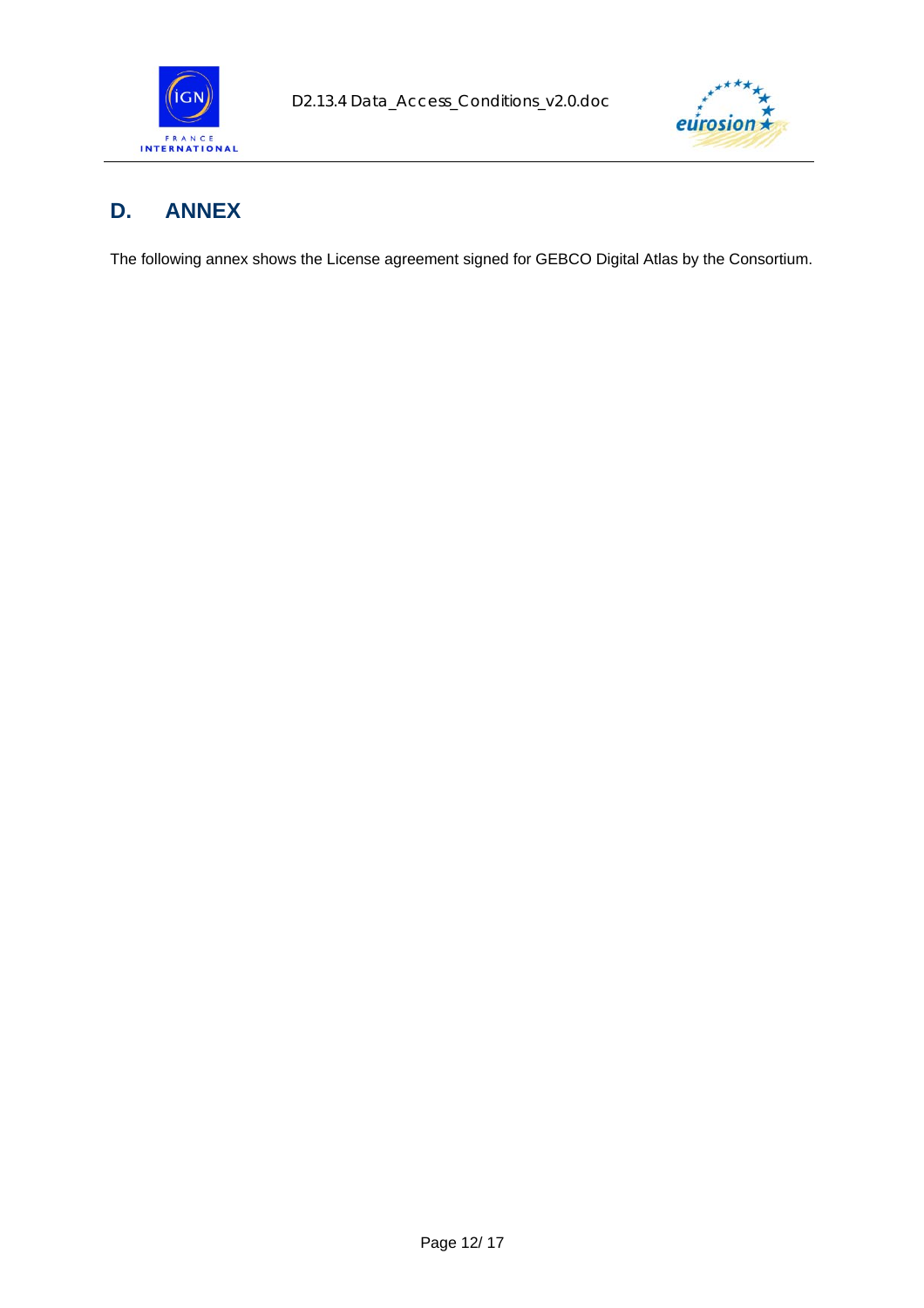





### **BRITISH OCEANOGRAPHIC DATA CENTRE**



### **General Bathymetric Chart of the Oceans (GEBCO)**



### **LICENCE AGREEMENT**

### **BETWEEN THE BRITISH OCEANOGRAPHIC DATA CENTRE (BODC)**

**AND** IGN France International,

acting as EUROSION Consortium member in charge of data gathering

(hereafter referred to as the Licensee)

EUROSION project is a Service Contract for the EC Directorate General of Environment

(hereafter referred as the Customer)

### **FOR USE OF THE CONTENTS OF THE GEBCO DIGITAL ATLAS**

### **BACKGROUND**

- The GEBCO Digital Atlas is published and maintained by the British Oceanographic Data Centre (BODC) of the Natural Environment Research Council (NERC) on behalf of the International Hydrographic Organization (IHO) and the Intergovernmental Oceanographic Commission (IOC) of UNESCO acting through the Joint IOC/IHO Guiding Committee for GEBCO.
- The production of the GEBCO Digital Atlas is the culmination of a community based endeavour involving numerous scientists and hydrographers across the world who have devoted much of their time and effort, often on a voluntary basis, to ensuring the success of the GEBCO project. For the most part, this endeavour was stimulated by a wish to create an authoritative, high quality bathymetry of the world's oceans for the benefit of mankind. The GEBCO community does not wish the contents of the GEBCO Digital Atlas, either in whole or in part, to be used for commercial gain and requests that any monies accruing from sales should be reinvested in the further development of GEBCO.
- It is the intention of the GEBCO community to continually update the GEBCO Digital Atlas to reflect the best available bathymetry and to publish updated versions from time to time.
- Users of the GEBCO should be aware that, even to the present day, most areas of the world's oceans have not been fully surveyed and that, for the most part, the bathymetric contours in GEBCO are an interpretation based on random tracklines of data from many different sources. The quality and coverage of data from these sources is highly variable - indeed the quality is often unknown and the data are subject to errors. Where possible, the trackline control information should always be shown in conjunction with the bathymetry.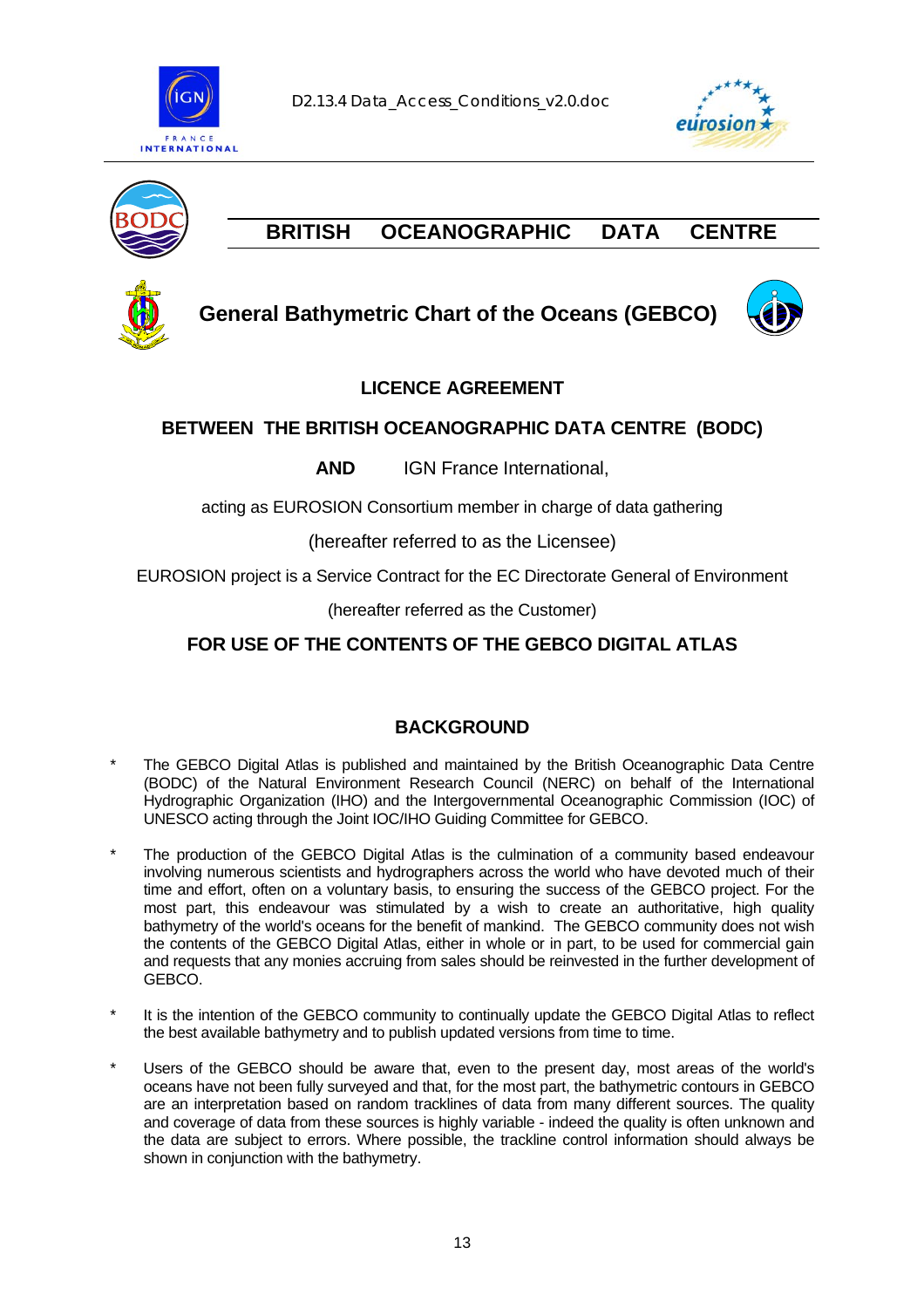



### **TERMS AND CONDITIONS**

- 1. The subject of the licence is the GEBCO Digital Atlas as published by BODC in March 1994 (updated in February 1997 and April 2003) and comprising digital data on CD-ROM, a software interface (GDA Software Interface) and Supporting documentation. It also covers updated versions of these items as may be published by BODC from time to time for general release.
- 2. The GDA Software Interface is made available solely to enable data to be extracted from the GEBCO Digital Atlas and the Licensee has no other rights to usage or reproduction of the software. BODC does not warrant that the operation of the software will be uninterrupted or error free.
- 3. The licence does not place any obligation on BODC to update, correct or modify the GEBCO Digital Atlas in any way.
- 4. The contents of the GEBCO Digital Atlas must not be used for navigational purposes or for any other applications with implications relating to safety at sea.
- 5. The BODC is not able to warrant the accuracy of any of the data in the GEBCO Digital Atlas and does not warrant that the GEBCO Digital Atlas is error free. BODC has no responsibility for determining the fitness of the data for their intended use by the Licensee or by the Licensee's customers. BODC shall not be held liable for any indirect or consequential loss, damage, cost or expense of any kind whatsoever and howsoever caused resulting as a consequence of the Licensee's use of the GEBCO Digital Atlas.
- 6. The contents of the GEBCO Digital Atlas are copyright. Reproduction for scientific research, environmental conservation, educational or other non-commercial purpose is authorised without prior permission of the copyright holders.
- 7. Except as listed in 8., the legal copyright and all other property rights in the GEBCO Digital Atlas are held by the Natural Environment Research Council on behalf of the IHO and the IOC through the Joint IOC/IHO Guiding Committee for GEBCO.
- 8. The legal copyright of certain components is held separately:

ICSU Scientific Committee on Antarctic Research for the Coastline of Antarctica;

 Head Department of Navigation and Oceanography, St. Petersburg, for the First Edition of the International Bathymetric Chart of the Mediterranean;

 International Hydrographic Bureau, Monaco, for the IHO/IOC Gazetteer of Geographic Names of Undersea Features;

UK Hydrographic Office, Taunton, for the Third Edition Echo-Sounding Correction Tables;

 New Zealand National Institute of Water and Atmospheric Research for the Bathymetric Chart of the New Zealand Region;

 Alfred Wegener Institute for Polar and Marine Research, Bremerhaven, for the Bathymetric Chart of the Weddell Sea;

 Service Hydrographique et Oceanographique de la Marine, Paris, for IBCEA Sheets 1.06, 1.08, 1.09, 1.10, 1.11 and 1.12;

Instituto Hidrografico, Lisbon, for IBCEA Sheet 1.01;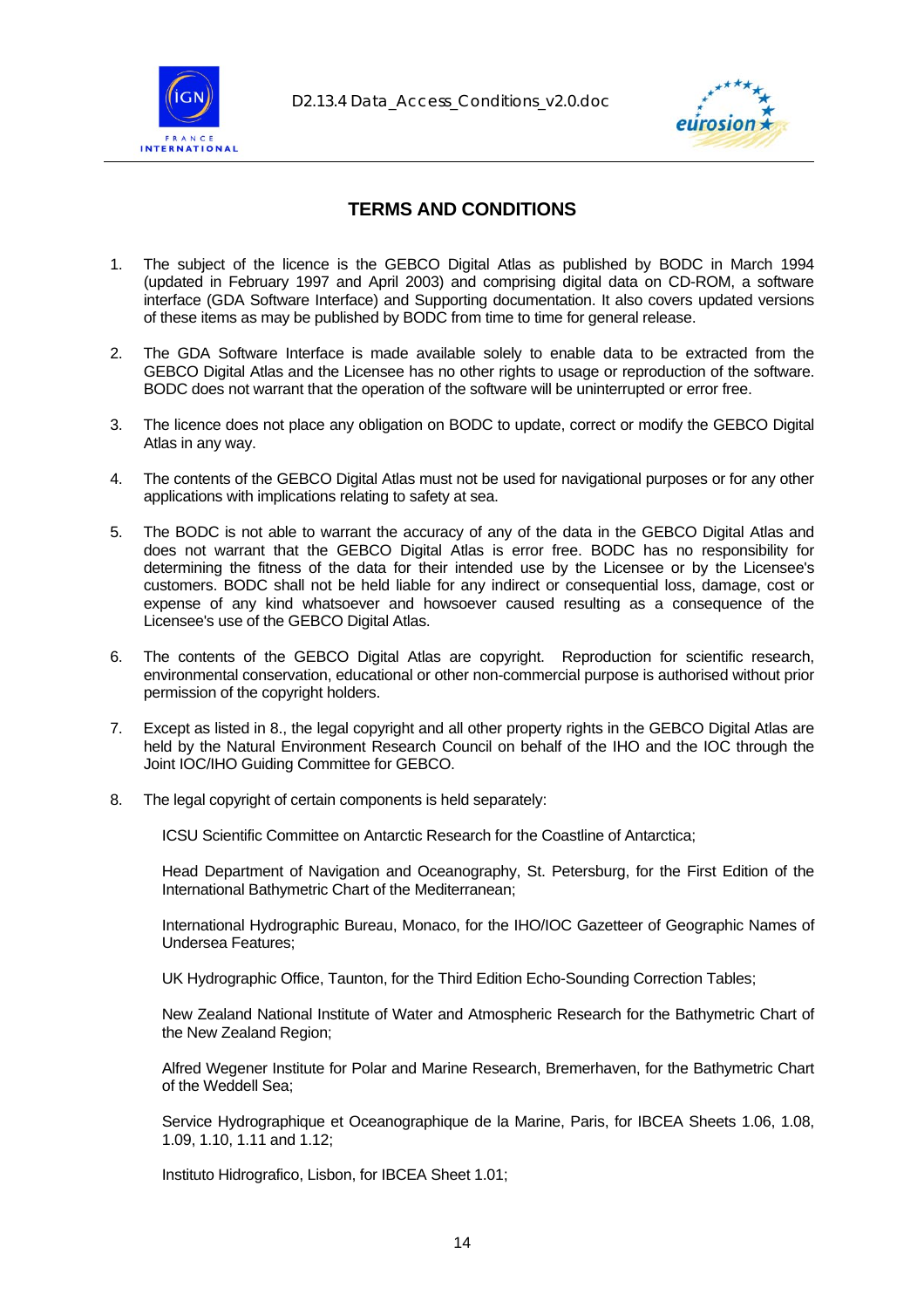



Instituto Nacional de Estadistica, Geografia e Informatica, Mexico, for IBCCA published sheets.

 NERC does not hold the copyright of the World Vector Shoreline; of the IBCAO bathymetry; of the GLOBE land elevation data; or of the GEODAS trackline inventory.

- 9. Any material reproduced from the GEBCO Digital Atlas should be accompanied by appropriate attribution to the source of the material. The following form of attribution is suggested 'Reproduced from the GEBCO Digital Atlas published by the British Oceanographic Data Centre on behalf of the Intergovernmental Oceanographic Commission (of Unesco) and the International Hydrographic Organization, 2003'. Any other form of words should be agreed beforehand in writing with BODC. For non-GEBCO material, such as the World Vector Shoreline, acknowledgement should include reference to the original source (the US National Imagery and Mapping Agency).
- 10. Reproduction of the contents of the GEBCO Digital Atlas in whole or in part for resale or for use in a commercial product or for any other commercial purpose is prohibited without a licence agreement with the British Oceanographic Data Centre. Section A of the licence agreement must include an explicit statement of a) the purpose for which the material will be used, b) the manner in which it will be processed and reproduced, and c) the conditions under which it may be distributed.
- 11. Except as specified in Section A, the electronic copying of the contents of the GEBCO Digital Atlas in whole or in part for supply to any other party including associated companies is prohibited - the price of the GEBCO Digital Atlas has been set at a low level so as to encourage users to obtain their copies directly from BODC. However, permission is given to the Licensee for in-house copying should this be required to accommodate the Licensee's working practices.
- 12. In compiling any new product or publication the Licensee should endeavour to use the latest version of the relevant part of the GEBCO Digital Atlas and should check its status with BODC.
- 13. Licences for the use of GEBCO Digital Atlas are regarded as nonexclusive and time limited open to renewal.
- 14. BODC may, by giving written notice at any time, cancel the licence with effect from at least one month after notice (the effective date of termination).
- 15. The Licensee is not entitled to assign or transfer its rights or obligations under this licence to any other party. If the company holding the licence is taken over or merged with another company, a new licence will be required before the resulting company has any rights to the use of the GEBCO Digital Atlas.
- 16. The licence does not take effect until signed by both parties.
- 17. The licence agreement is executed in two copies, one (marked Licensee's Copy) for retention by the Licensee and one (marked BODC Copy) for retention by BODC.

### **SECTION A.**

A.1 Purpose for which the data in the GEBCO Digital Atlas will be used

Bathymetric contour data from the GEBCO Digital Atlas for the area 33°N-70°N; 20°W-35°E will be used for the EUROSION project.

#### A.2 Manner in which the data in the GEBCO Digital Atlas will be processed and reproduced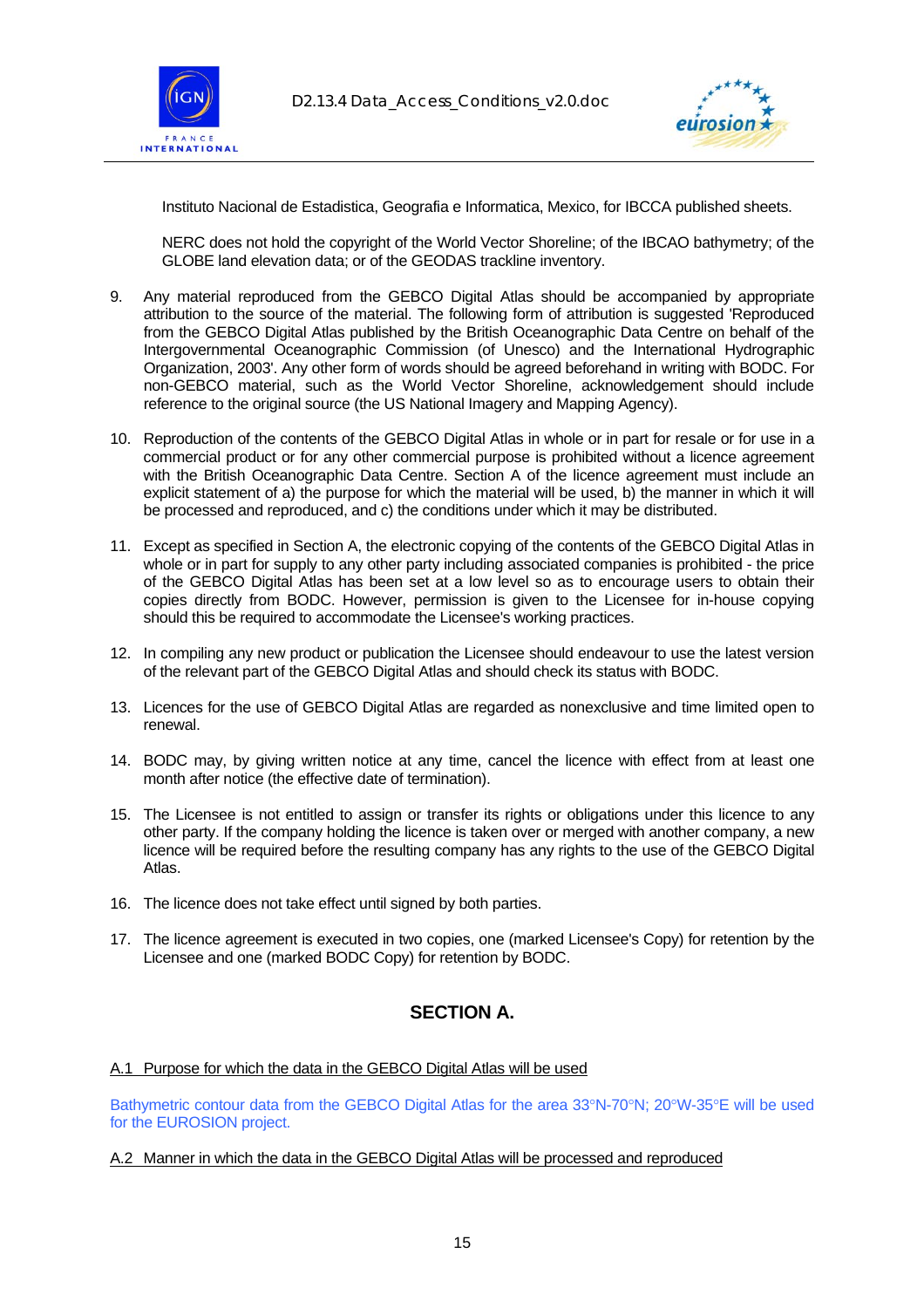



The data will be processed and delivered into a GIS format and displayed as part of a raster layer within the GIS.

#### A.3 Conditions under which the data from the GEBCO Digital Atlas may be distributed

A.3.1 The data may be distributed as part of a GIS layer within the EUROSION project to the Licence's Client, i.e. the European Commission, General Directorate for Environment (hereafter referred to as the Customer).

A.3.2 The digital bathymetric contour data will not be available for internet download from the GIS display system used by the Customer.

A.3.3. Attribution for the source of the data set should be given as detailed in section 9 above for the Centenary Edition of the GDA. For the 1997 version of the GDA, GEBCO-97 the attribution should be as follows:

*'Reproduced from the 1997 Edition of the GEBCO Digital Atlas published by the British Oceanographic Data Centre on behalf of the Intergovernmental Oceanographic Commission (of UNESCO) and the International Hydrographic Organization, 1997'.* 

A.3.4. The Licensee will delete their copy of the GDA data set once it has been passed on to the **Customer** 

A.3.5. The Licensee will inform the Customer through a formal agreement that the data from the GEBCO Digital Atlas are subject to copyright restrictions and should not be passed on.

A.3.6. The Licensee will inform each customer that "Data from the GEBCO Digital Atlas are not to be used for navigation or for any other purpose relating to safety at sea. The IHO, IOC, NERC and BODC are not able to warrant the accuracy of the data and accept no responsibility whatsoever for determining the fitness of the data for their intended use or for any consequential loss, damage or expense arising from such use. Users should be aware that most areas of the world's oceans have not been fully surveyed and that the GEBCO bathymetry is an interpretation based on random tracklines of data from many sources. The quality and coverage of data from these sources is highly variable."

A.4 Work on the GEBCO Digital Atlas will be carried out by:

**IGN France International, 39ter, rue Gay-Lussac, 75005 PARIS, FRANCE.** 

EUROSION consortium is led by RIKZ (Dutch National Institute for Coastal and Marine Management), and composed of:

- **IGN France International, in charge of data access, geographical harmonization and data base integration,**
- **EADS S&E, mainly concerned by technical support such as datasets structure study in order to build data model scheme,**
- IFEN (French Environment Institute)
- EUCC The Coast Union
- BRGM (French Geological Survey)
- UAB (Autonomous University of Barcelona)

Those last four consortium members will only consult GEBCO data, as the Customer is supposed to, whilst EADS S&DE will concretely look into detail the database structure to create the data model of the EUROSION database so as IGN France International will thus integrate data themselves.